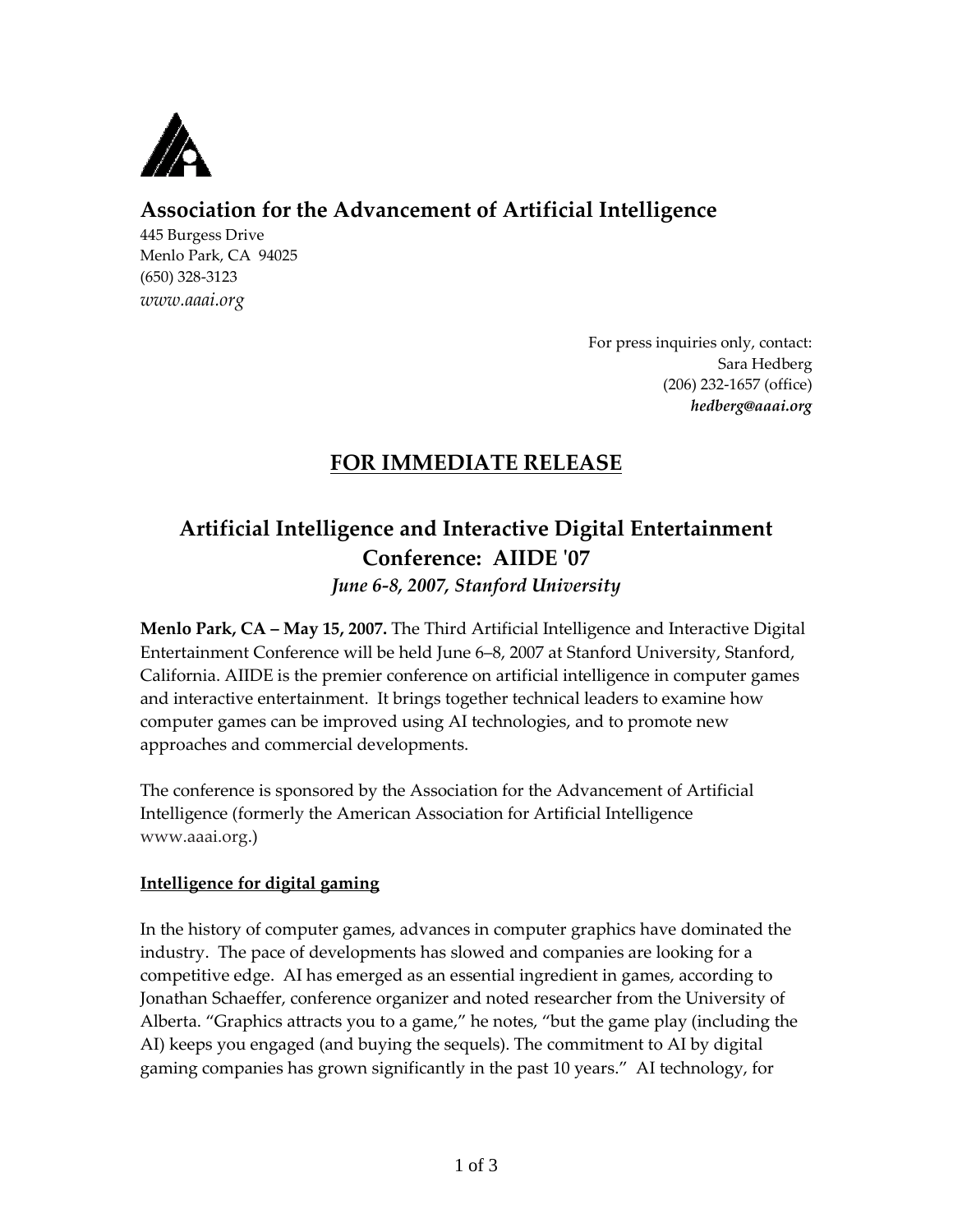example, can be used to create virtual characters that behave in an intelligent manner, or be used to have a computer program "write" a game story.

### **Top creative leaders are invited speakers**

'At a 'normal' conference, you might get 3 or 4 invited speakers. We have 10,' says Schaeffer. 'Some of the speakers are very well known -- not only to technical people – and are the creative people behind some of the biggest game titles on the market. If anyone wants to learn about the state-of-the-art in putting AI into games, AIIDE is the best venue -- bar none.'

Invited Talks by ten acclaimed digital game developers and researchers, including:

- Wolff Dobson and John Funge AiLive
- Quinn Dunki Pandemic Studios
- Richard Evans Maxis / Electronic Arts
- Chris Hecker Maxis / Electronic Arts
- Soren Johnson Firaxis Games
- Peter Molyneux Lionhead Studios
- Ken Perlin New York University
- Neil Young Electronic Arts Los Angeles
- and Chris Bateman International Hobo

For more information, see the attached **Backgrounder**.

There will also be a full conference technical program with two paper tracks -- Research and Published Games, a workshop on Optimizing Player Satisfaction, and a lively poster/demonstration session.

# **More information**

For more information please see:

Announcement page:<http://www.aaai.org/Conferences/AIIDE/aiide07.php> Conference technical program: <http://www.aaai.org/Library/AIIDE/aiide07contents.php> Registration information: <http://www.aaai.org/Conferences/AIIDE/aiide07.php> Preliminary schedule: <http://www.aaai.org/Conferences/AIIDE/2007/aiide07schedule.php> Press pass: contact Sara Hedberg, 206-232-1657 or [hedberg@aaai.org](mailto:hedberg@aaai.org)